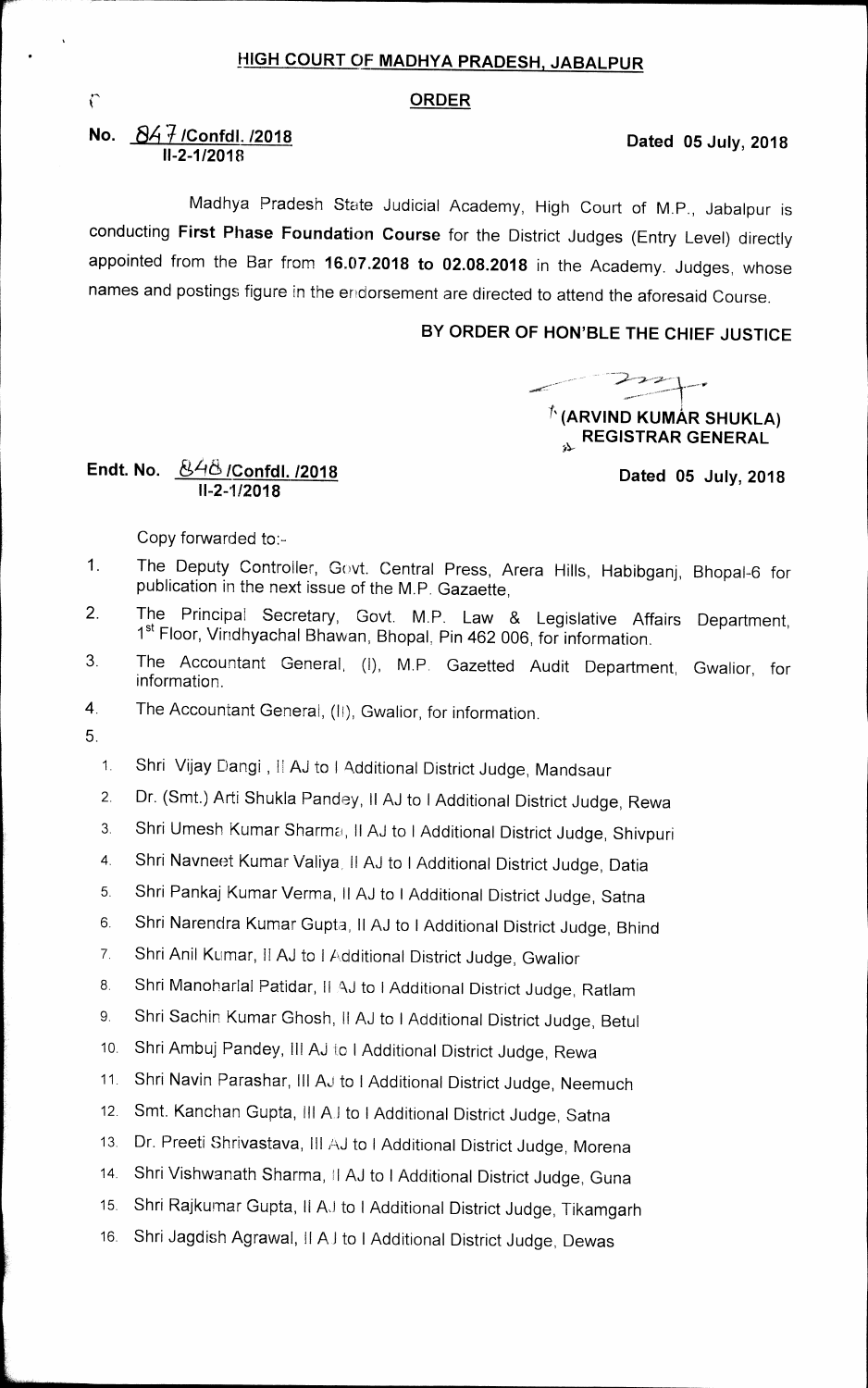- 17. Shri Mohit Kumar, II AJ to I Additional District Judge, Sagar
- 18. Shri Sanjeev Singhal, II AJ to | Additional District Judge, Panna
- 19. Shri Atma Ram Taunk, I AJ to I Additional District Judge, Ashoknagar
- 20. Smt. Anjaii Pare, ill AJ to I Additional District Judge, Bhopal
- 21. Shri Vivek Kumar, II AJ to I Additional District Judge, Vidisha
- 22. Shri Vikram Bhargava, II AJ to I Additional District Judge, Rajgarh
- 23. Shri Indrajeet Raghuvanshi, II AJ to I Additional District Judge, Sehore
- 24. Shri Amar Kumar Sharma, II AJ to I Additional District Judge, Damoh
- 25. Smt. Anita Singh, II AJ to I Additional District Judge, Ujjain
- 26. Shri Sharad Kumar Gupta, II AJ to I Additional District Judge, Shahdol
- 27. Shri Rakesh Kumar Soni, II AJ to I Additional District Judge, Katni
- 28. Shri Lakhan Lal Goswami, Ii AJ to I Additional District Judge, Chhatarpur
- 29. Shri Shahabuddin Hashmi, ill AJ to I Additional District Judge, Vidisha
- 30. Shri Ashutosh Kumar Jha ,H AJ to I Additional District Judge, Seoni
- 31. Sushri Mahima Kachhwaha, II AJ to I Additional District Judge, Chhindwara
- 32. Shri Upendra Deshwal, Ii Ai to I Additional District Judge, Hoshangabad
- 33. Shri Vikram Singh, IV AJ to I Additional District Judge, Morena
- 34. Shri Mukesh Kumar Yadav, II AJ to I Additional District Judge, Sidhi
- 35. Shri Vinay Kumar Bhardwaj, I AJ to I Additional District Judge, Burhanpur
- 36. Shri Shoaib Khan, II AJ to | Additional District Judge, Dhar

For information and compliance with a direction to participate in the aforesaid Course on **16.07.2018** at **9.30 a.m in** the Academy.

The nominated Judges of District Judiciary are directed to observe the following instruction:

- To apprise themselves with the contents of the Joining Instructions available on the MPSJA website www.mpsja.gov.in & www.mpsja.mphc.gov.in and observe the same.
- To attend the Course in prescribed uniform i.e. Black coat, white shirt, grey trousers and black tie in the case of men and white saree and blouse with black coat in the case of ladies.
- 6 The District & Sessions Judge, **Mandsaur/ Rewa/ Shivpuri/ Datia/ Satna/ Bhind/**  Gwalior/ Ratlam/ Betul/ Neemuch/ Morena/ Guna/ Tikamgarh/ Dewas/ Sagar/ Panna/ Ashoknagar/ Bhopal/ Vidisha/ Rajgarh/ Sehore/ Damoh/ Ujjain/ Shahdol/ **Katni/ Chhatarpur/ Seonii Chhindwara/ Hoshangabad/ Sidhi/ Burhanpur/ Dhar** for information and necessary action with a request to instruct the participant Judges to remain present at M.P.S.J.A. building at Jabalpur on the date and time given in the order, positively.